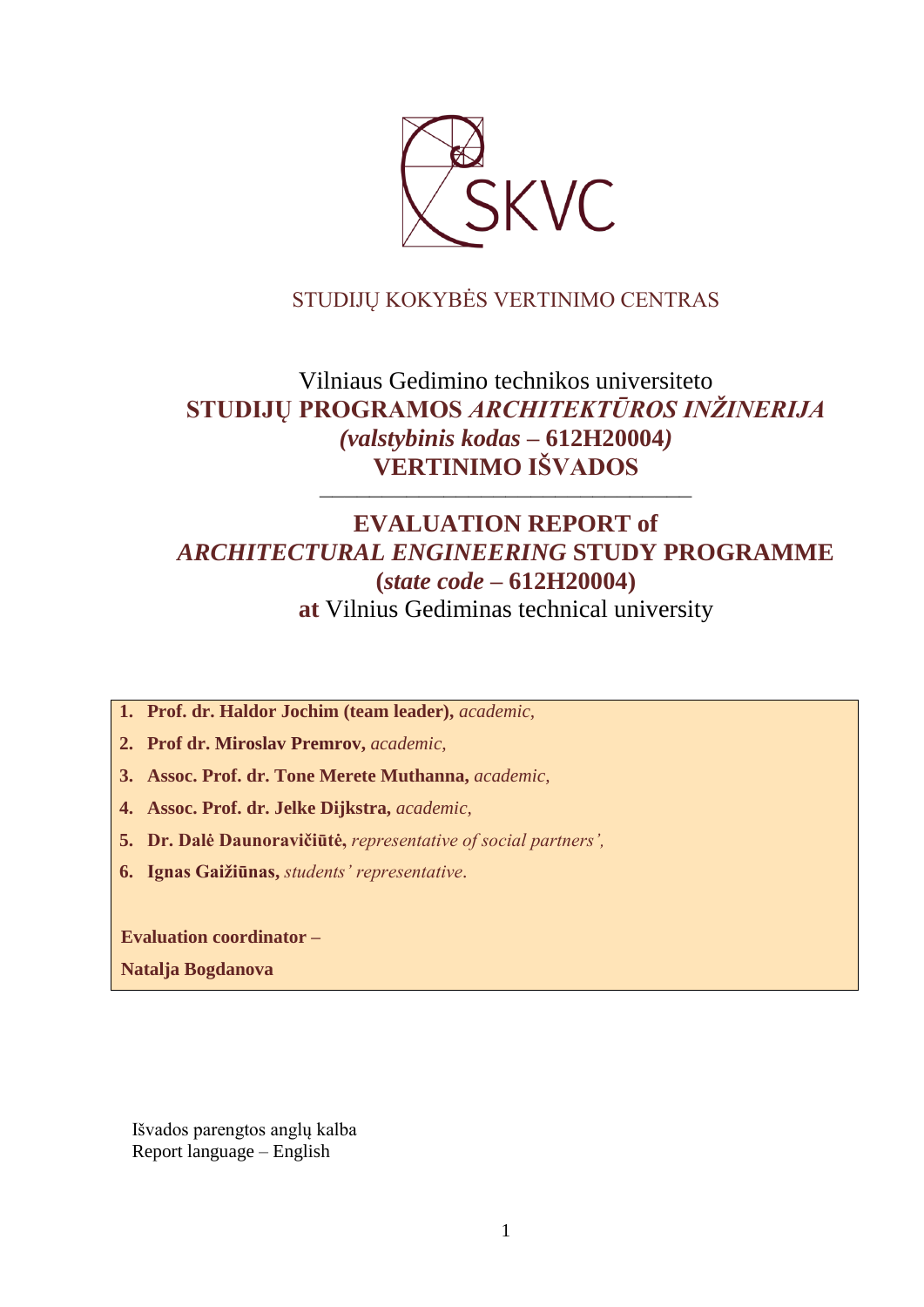# **DUOMENYS APIE ĮVERTINTĄ PROGRAMĄ**

| Studijų programos pavadinimas                           | Architektūros inžinerija        |
|---------------------------------------------------------|---------------------------------|
| Valstybinis kodas                                       | 612H20004                       |
| Studijų sritis                                          | Technologijos mokslai           |
| Studijų kryptis                                         | Statybos inžinerija             |
| Studijų programos rūšis                                 | Universitetinės studijos        |
| Studijų pakopa                                          | Pirmoji                         |
| Studijų forma (trukmė metais)                           | Nuolatinė (4)                   |
| Studijų programos apimtis kreditais                     | 240                             |
| Suteikiamas laipsnis ir (ar) profesinė<br>kvalifikacija | Statybos inžinerijos bakalauras |
| Studijų programos įregistravimo data                    | 2012/08/09                      |

# **INFORMATION ON EVALUATED STUDY PROGRAMME**

–––––––––––––––––––––––––––––––

| Title of the study programme.                          | <b>Architectural Engineering</b>            |
|--------------------------------------------------------|---------------------------------------------|
| State code                                             | 612H20004                                   |
| Study area                                             | <b>Technological Sciences</b>               |
| Study field                                            | Civil Engineering                           |
| Type of the study programme                            | University studies                          |
| Study cycle                                            | First                                       |
| Study mode (length in years)                           | Full-time (4)                               |
| Volume of the study programme in credits               | 240                                         |
| Degree and (or) professional qualifications<br>awarded | <b>Bachelor of Construction Engineering</b> |
| Date of registration of the study programme            | 08/09/2012                                  |

Studijų kokybės vertinimo centras

©

The Centre for Quality Assessment in Higher Education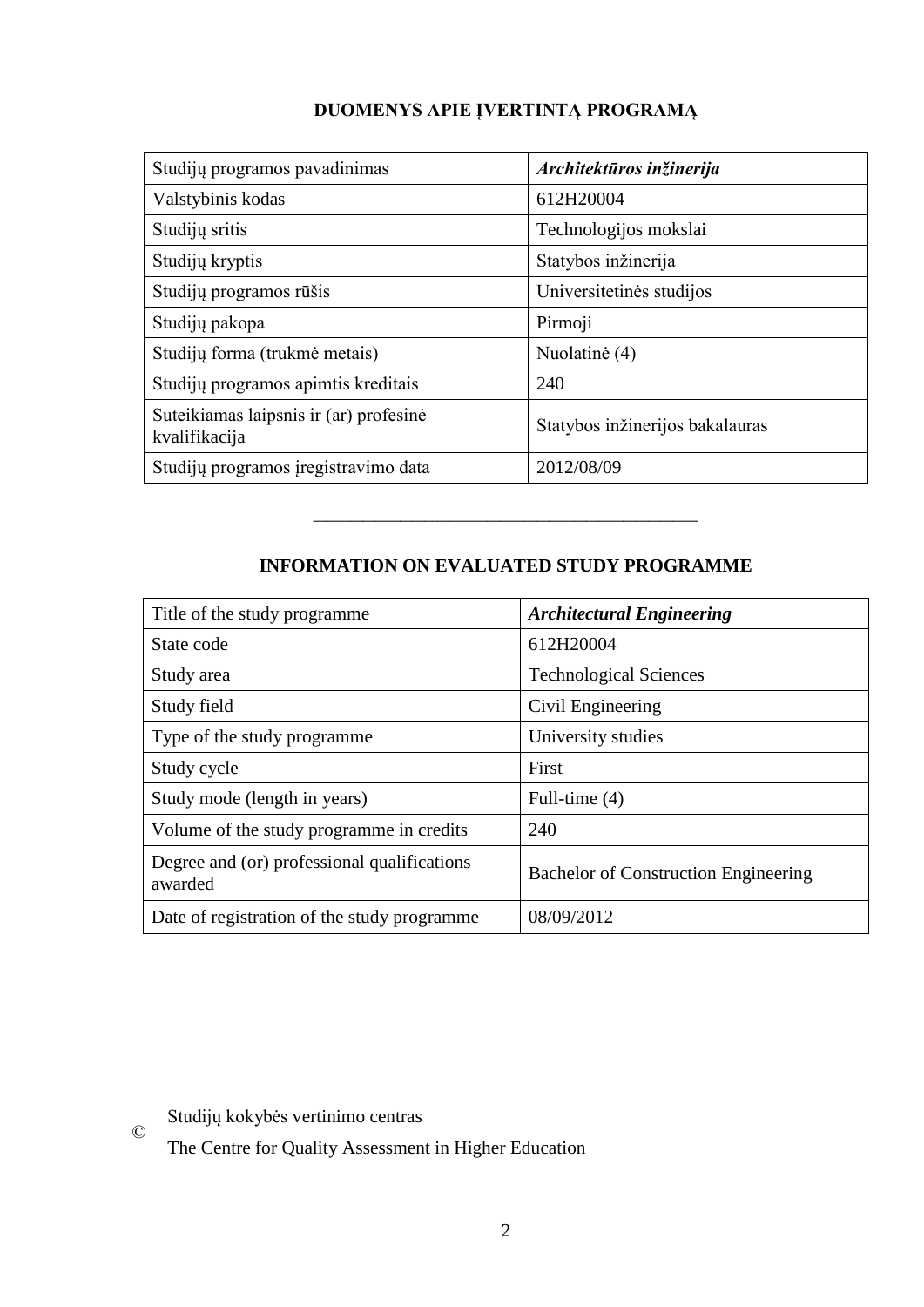# **CONTENTS**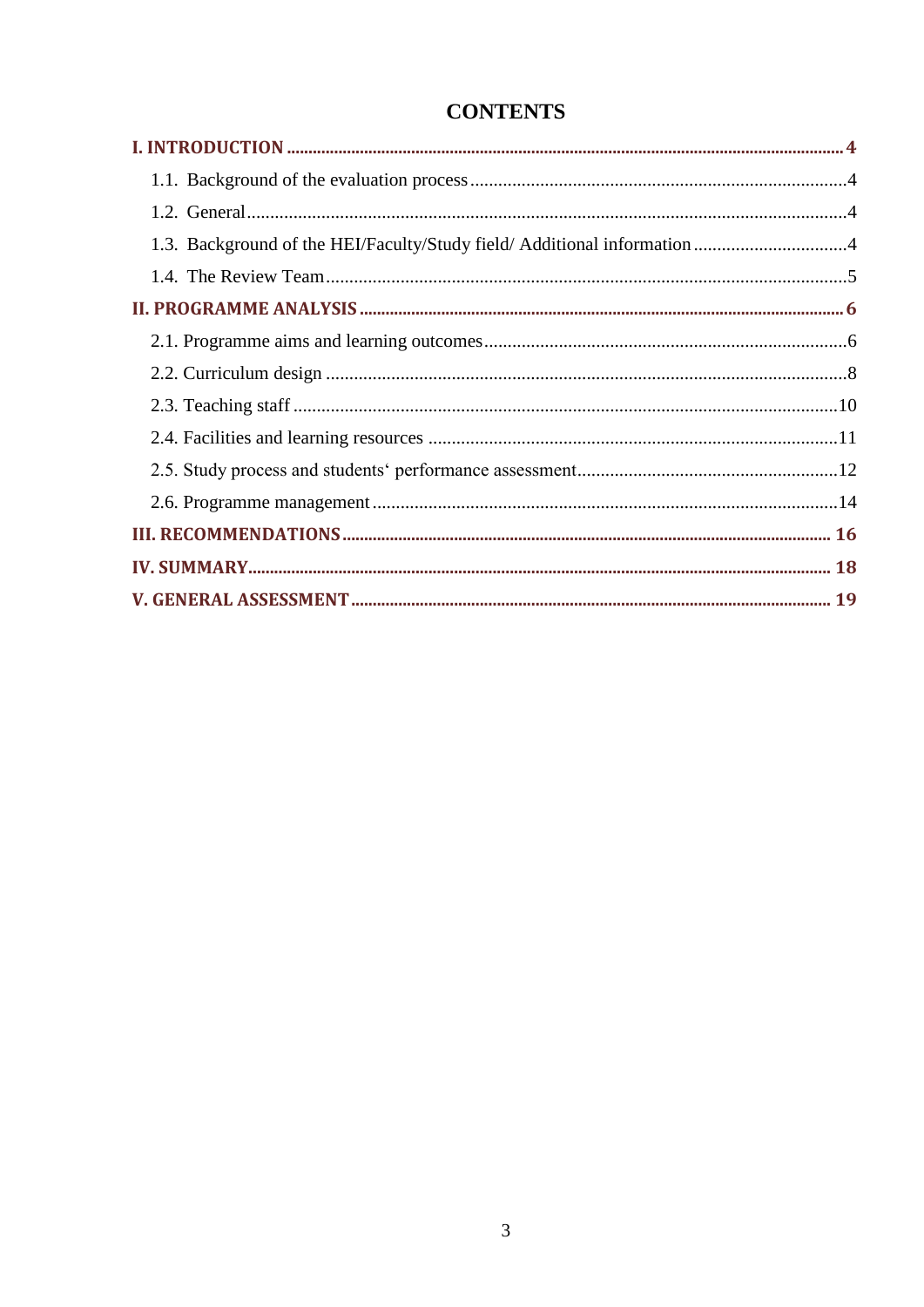### <span id="page-3-0"></span>**I. INTRODUCTION**

#### <span id="page-3-1"></span>*1.1. Background of the evaluation process*

The evaluation of on-going study programmes is based on the **Methodology for evaluation of Higher Education study programmes,** approved by Order No 1-01-162 of 20 December 2010 of the Director of the Centre for Quality Assessment in Higher Education (hereafter – SKVC).

The evaluation is intended to help higher education institutions to constantly improve their study programmes and to inform the public about the quality of studies.

The evaluation process consists of the main following stages: *1) self-evaluation and selfevaluation report prepared by Higher Education Institution (hereafter – HEI); 2) visit of the review team at the higher education institution; 3) production of the evaluation report by the review team and its publication; 4) follow-up activities.* 

On the basis of external evaluation report of the study programme SKVC takes a decision to accredit study programme either for 6 years or for 3 years. If the programme evaluation is negative such a programme is not accredited.

The programme is **accredited for 6 years** if all evaluation areas are evaluated as "very good" (4 points) or "good" (3 points).

The programme is **accredited for 3 years** if none of the areas was evaluated as "unsatisfactory" (1 point) and at least one evaluation area was evaluated as "satisfactory" (2 points).

The programme **is not accredited** if at least one of evaluation areas was evaluated as "unsatisfactory" (1 point).

#### <span id="page-3-2"></span>*1.2. General*

The Application documentation submitted by the HEI follows the outline recommended by the SKVC. Along with the self-evaluation report and annexes, the following additional documents have been provided by the HEI before, during and/or after the site-visit:

| No. | Name of the document                            |
|-----|-------------------------------------------------|
|     | Minutes of Study Programme Committee 2016-05-24 |
|     | Questionnaire about teachers                    |

#### <span id="page-3-3"></span>*1.3. Background of the HEI/Faculty/Study field/ Additional information*

This evaluation report is based on the Self-evaluation report submitted by Vilnius Gediminas Technical University (hereafter VGTU) and a visit to the university by the review team on 28th November 2016, during which relevant facilities were inspected, the students' term and course papers along with some examination material were briefly reviewed, and discussions were held with the following groups: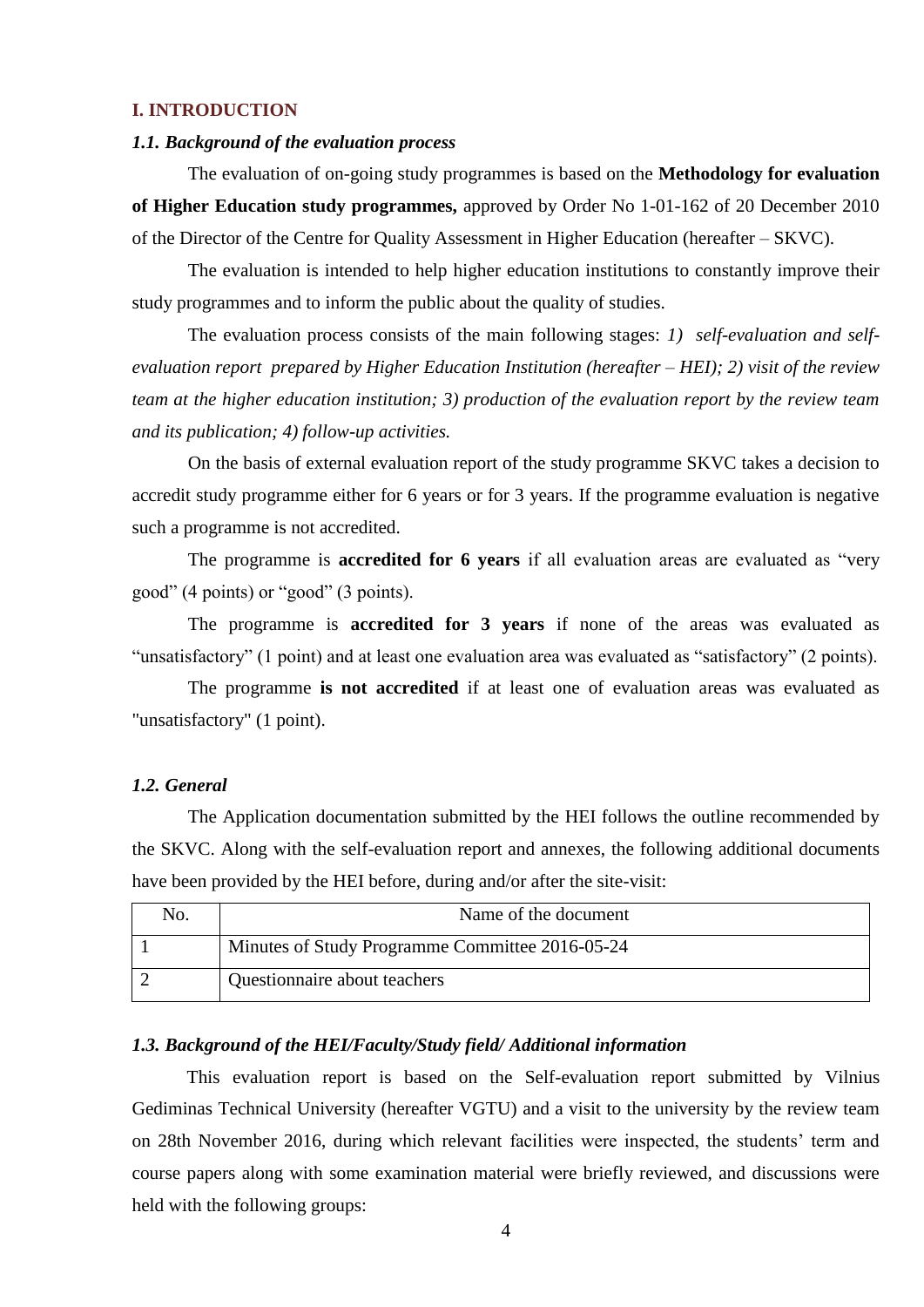- senior management and faculty administration,
- staff responsible for the preparation of SER,
- teaching staff of the study programme,
- students of the study programme, and
- social partners.

VGTU is a state institution of higher education and research, one of the largest higher education institutions in Lithuania. Its aim is to become leader in scientific engineering education and research in Lithuania.

There are nine faculties and one institute, all but one dealing with engineering, and a Faculty of Business Management. Three faculties offer programmes related to civil engineering: the Faculty of Environmental Engineering, the Faculty of Transport Engineering and the Faculty of Civil Engineering. The programme of Architectural Engineering is conducted by the Faculty of Civil Engineering, though some lecturers from the Faculty of Architecture are employed additionally.

According to the management interviewed, the Faculty of Architecture is the oldest as well as the main faculty to train architects in Lithuania. The faculty of Civil Engineering is the oldest of VGTU and focuses on civil engineering, while the Faculty of Environmental Engineering is focussed on urban construction.

The panel inquired about the relationship of the various faculties to each other, particularly as to the overlap of study fields. They were told that the structure has historical reasons and that there may be changes in future.

One central problem is the fact that the graduates of this programme need further study to qualify for certification as architects in Lithuania. This is a serious and far-reaching issue which may put the programme into danger of existence, but cannot be solved by the faculty or even the university on their own. However, the panel recommend that the faculty keep up the hard work to promote their programme and work towards formal certification.

#### <span id="page-4-0"></span>*1.4. The Review Team*

The review team was completed according *Description of experts' recruitment*, approved by order No. 1-01-151 of Acting Director of the Centre for Quality Assessment in Higher Education. The Review Visit to HEI was conducted by the team on *28th November 2016.*

- 1. **Prof. dr. Haldor Jochim (team leader)**, *Professor of Railway and Transport Planning, FH Aachen University of Applied Sciences, Germany.*
- $\ddot{\phantom{0}}$ 2. **Prof dr. Miroslav Premrov**, *Dean of Faculty of Civil Engineering, Transportation Engineering and Architecture, University of Maribor, Slovenia.*
- 3. **Assoc. Prof. dr. Tone Merete Muthanna**, *Associate Professor of Hydraulic and Environmental Engineering Dep., Norwegian University of Science and*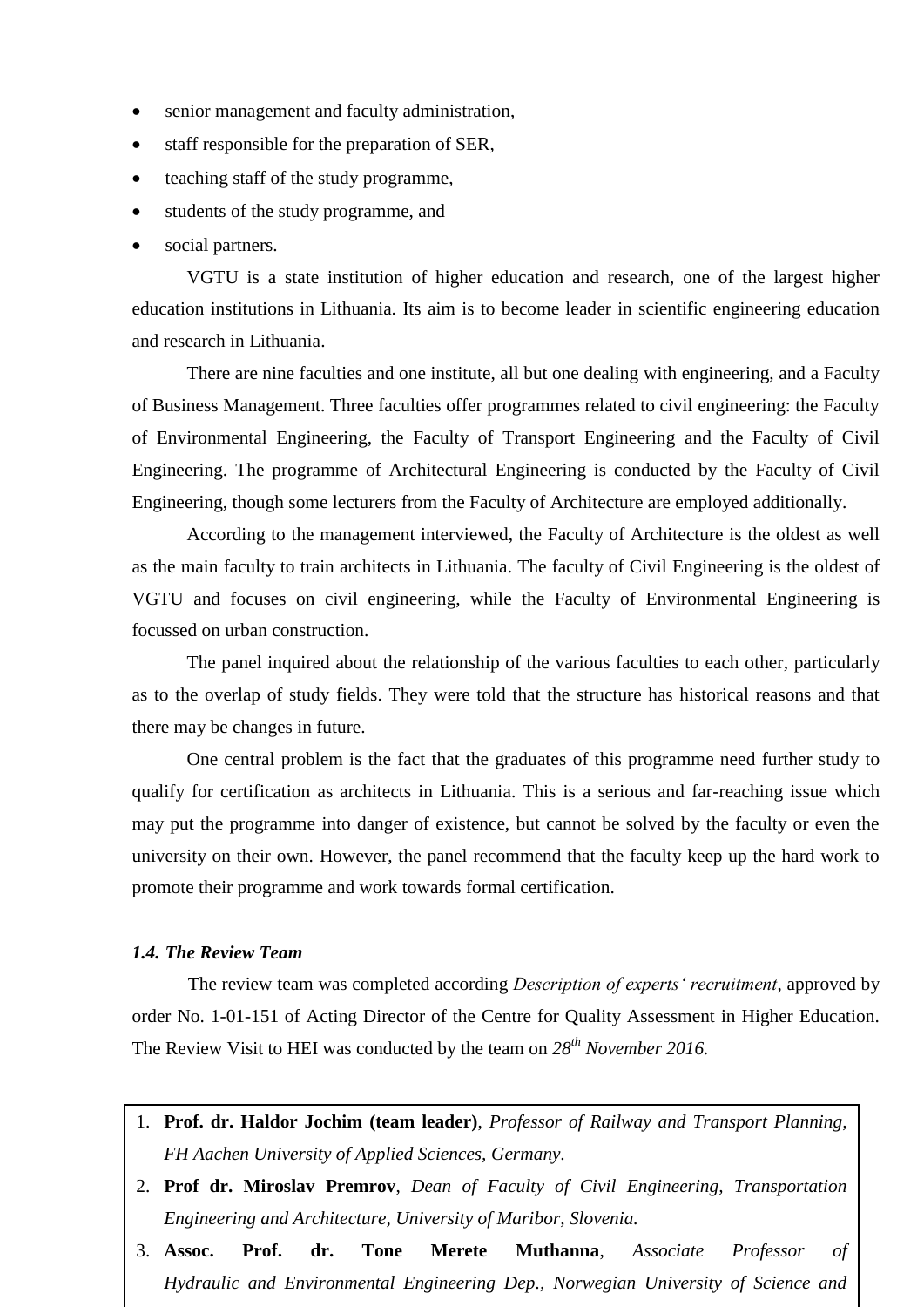#### <span id="page-5-0"></span>**II. PROGRAMME ANALYSIS**

#### <span id="page-5-1"></span>*2.1. Programme aims and learning outcomes*

Architectural Engineering is an undergraduate programme with 240 credits, leading to the degree of *Bachelor of Construction Engineering*. It is offered in full-time mode only, with a study time of four years. Teaching language is Lithuanian. The Architectural Engineering programme was developed from a specialisation within the Construction Engineering programme and implemented in 2012. According to the SER, "the graduates of the [...] former *Architectural Engineering* specialisation of the Civil Engineering programme) work according to their abilities and aptitudes as well as professionalise in design businesses creating certain pieces of architecture or (and) structures of construction projects as well as doing organisational, technical and managerial work in private and public construction offices" (p.9 SER). The detailed description of the 1<sup>st</sup>-cycle Architectural Engineering study programme's objectives and learning outcomes is available on the VGTU web site.

The learning outcomes of the programme are formulated on the basis of the description of study cycles and correspond to Level 6 of the Lithuanian Qualifications Framework according to the description of the structure of Lithuanian qualifications. For evidence, the panel studied the course descriptions as well as exam and final papers and interviewed alumni. The results are presented in the following paragraphs.

The faculty has defined five fields of skills and competencies: knowledge and their application, abilities to conduct research, specific abilities, social abilities and personal abilities. Eleven sub-competencies are assigned to those fields, ranging from *Knowledge of information technologies [...]* to the *ability to work independently and creatively and to demonstrate selfimprovement* (p.7 SER). The definition of competencies on p. 7 matches the description in Table 2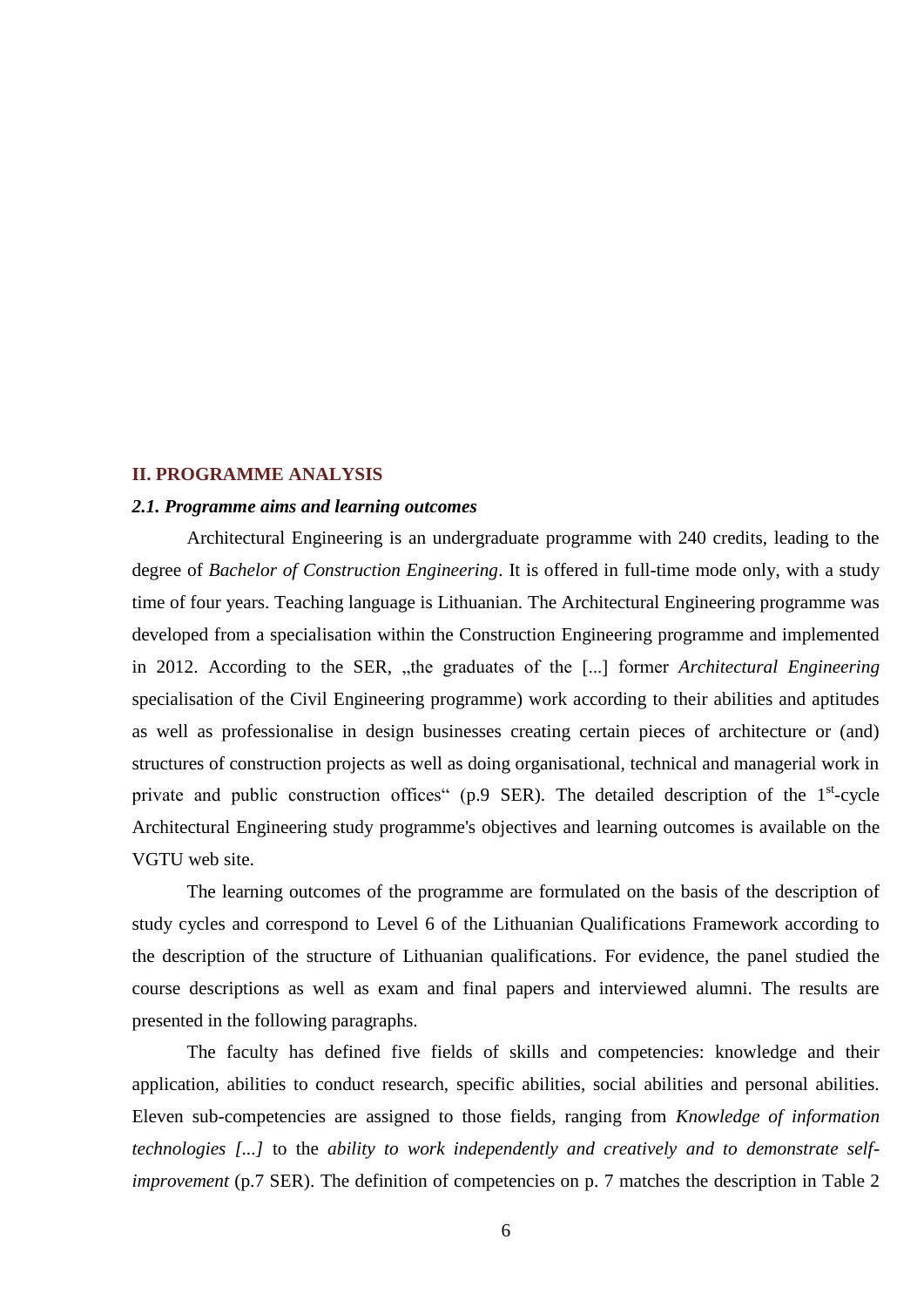of Annex 8.3 of the SER. In the same annex, Table 3 shows the conformity of study results with skills. Though the skills in this table are not grouped in the same way as those in Table 2, they are sufficient for giving evidence.

Graduates from the course held in its previous form as a specialisation within civil engineering are employed in adequate jobs in their field. The faculty and graduates inquired say that many of them attended a two-year architectural course after graduation in order to gain certification as architects. It remains open whether they would have found adequate jobs without certification as well. The alumni interviewed – graduates of the preceding course, which was a specialisation within civil engineering – generally have a positive view of the competences they were given the chance to acquire. They work in jobs where they can aptly use those competences, even though they complained about the necessity to gain certification for working as architects in Lithuania only by means of another two years of study. They feel that the additional effort did not fully materialise in terms of additional competences. It was also pointed out that the certification problems exist in Lithuania only and do not extend to other countries.

About half of the students tend to proceed from BSc to MSc (currently 8 out of 20).

For proof that the programme aims and learning outcomes are based on the academic and/or professional requirements and public needs, the faculty has conducted research on universities all over the world which offer similar courses. The learning outcomes were grouped into three categories: general university education subjects (A), subjects of the field of study (B) and specific subjects (C). With only few exceptions the shares of these categories are of similar proportions, VGTU being in line with the overwhelming majority of the universities examined. As there are few universities that offer comparable courses in the vicinity the faculty undertook a worldwide survey, identifying 33 universities with similar programmes. Though not all findings might be transferable to Lithuania there is some evidence that the study programme follows a concept recognised by universities in other countries.

The SER cites "the practical activity of the graduates from the Department and official responses of companies/employers regarding their training" (SER p.12). The panel were able to confirm this self-evaluation through the interviews held with employers.

The faculty maintains that there is parity between course units on art (architecture) and engineering; the study plan (Table 1 of Annex 8.3) gives evidence that this is broadly the case. Thus, the graduates of the study programme have a unique set of skills, which distinguishes them from civil engineers and architects. The title of the study programme, its aims and objectives and the associated learning outcomes are coherent and therefore compatible with each other and with the qualification offered.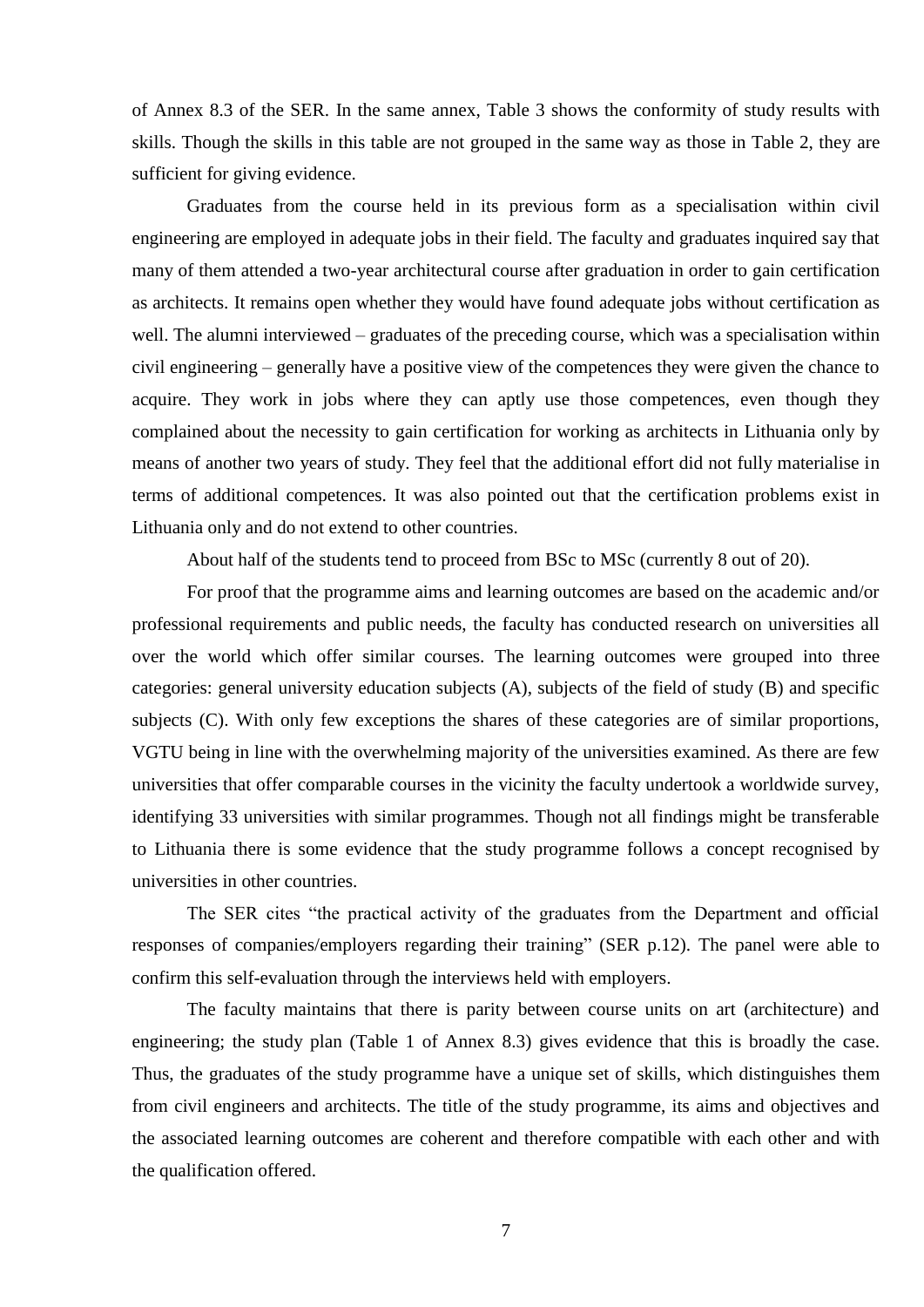According to the programme management and the SER authors there is no structural collaboration with the Faculty of Architecture apart from invitations to some of their lecturers. Instead, the architectural part of the study programme is conducted by the lecturers the Faculty employ themselves (about 50% of teaching staff). If the supervisor of a thesis or coursework is from architecture the consultant is from structures and vice versa, to support the general content division of 50% aesthetics and 50% structures. From the point of view of the panel, the non-collaboration with the Faculty of architecture may be a missed opportunity, but is assessed neither in a positive nor a negative manner as to the quality of the programme. The 50/50 approach is unambiguously supported.

From the point of view of some of the students, the workload in the programme is high; they suggest the extension to a five-year programme. The panel, however, do not recommend this. Instead, some of the more scientific contents could be transferred to the Master course, thus relieving the workload of the Bachelor programme and simultaneously improving the scientific level of the Master course.

On inquiry about the decreasing number of students in the programme, the panel were told that, since 2008, the government has reduced the number of state-funded places. As it is expensive for students to pay for themselves (2,500 EUR/year in technical programmes), only 10-15% are in non-state funded places (350 in total in Lithuania, compared with 1,400 state-funded places at VGTU alone). Hence this is a general problem for all courses, not a particular one for this programme only. The dropout rate of 25 percent can be explained by the phenomenon of students not being able to study and earn the money for study fees simultaneously, if they are not on a statefunded place.

The panel inquired about the naming of the degree in 'Construction Engineering', which turned out to be a translation problem from Lithuanian into English. The panel recommend using the internationally common degree of 'Civil Engineering', in order to avoid possible confusion of Construction Engineering with Structural Engineering.

#### <span id="page-7-0"></span>*2.2. Curriculum design*

The structure of the curriculum conforms to the ECTS system, meets legal requirements and the programme fully complies with the General Requirements of Lithuanian regulations for Higher Education. The total workload of 240 ECTS is allocated nearly equally between the 8 semesters of the study programme.

Each of 8 semesters includes no more than 7 study subjects, which means that formal regulations are met. The bachelor thesis is split in three parts (3+6+6 ECTS) over two consecutive semesters. Compulsory general-education subjects (languages, Economics, Law and Management,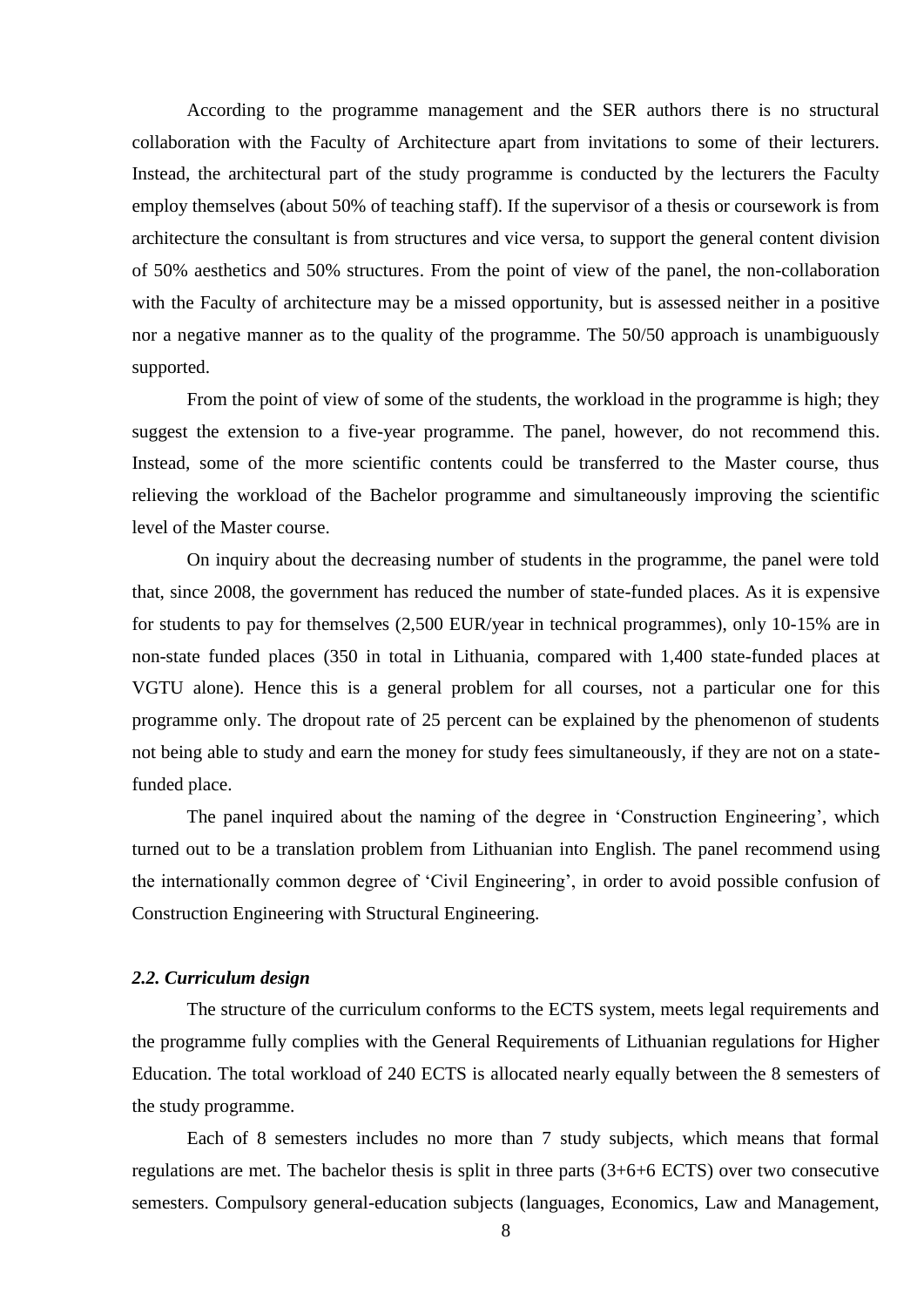Study of Europe and Culture Studies) total 24 ECTS, which is more than usual in engineering courses and reflects the claims of architects to be more than technicians.

The course consequently provides engineering and architectural competences in equal measure in all semesters throughout the course. There is a tendency to proceed from generic to special competences in the course of the study, which reflects usual practice.

There is a relatively high share of mathematics and, especially, physics in the programme. The panel learnt that the physics lessons relate mainly to building physics and find this appropriate. The value of chemistry and electrical engineering / electronics for the programme is not obvious but the faculty maintain these subjects as part of a tradition of a broad education of scientific foundations.

Knowledge of a foreign language is delivered by two modules of 3 credits each. There is a choice of three languages (English, French and German) with the modules building upon one another, so that 6 CP of language training is provided.

The writing of the Bachelor thesis serves the integration of knowledge with practice and the building of research skills. The analysis of the theses provided to the panel showed that the competence level and the professional levels to be recommended for graduates are fully achieved.

The sequence of the subjects provides students with a solid background in generic competences, natural sciences and general civil engineering and prepares those who may want to continue for their studies at post-graduate level.

The panel favour the introduction of urban planning as a subject, since this is an essential part of architecture as well as a specialisation of civil engineering; it should therefore not be denied to students with the ambition to become architectural engineers. Some alumni also expressed their wish for the programme to be extended that way. The panel sees this as more important than the previously commented chemistry and electrical engineering / electronics part of the programme.

The choice of a topic for the thesis early in the course is unusual in an international context. The faculty explained that this is organised in continual dialogue with the students: they start with a broad idea, which is later narrowed down to a specialised topic.

Practice work includes a 3-point-laboratory module in geodesy and 12 points of design practice. The design practice entails the artistic-engineering part and the structural-engineering part in equal measure.

Overall, the panel appreciate the unique approach of the both the Bachelor and the Master programme to structural design as part of building as a system, bridging structural engineering and architecture. The scope of the Bachelor programme thus provides the breadth and the depth needed to achieve the learning outcomes.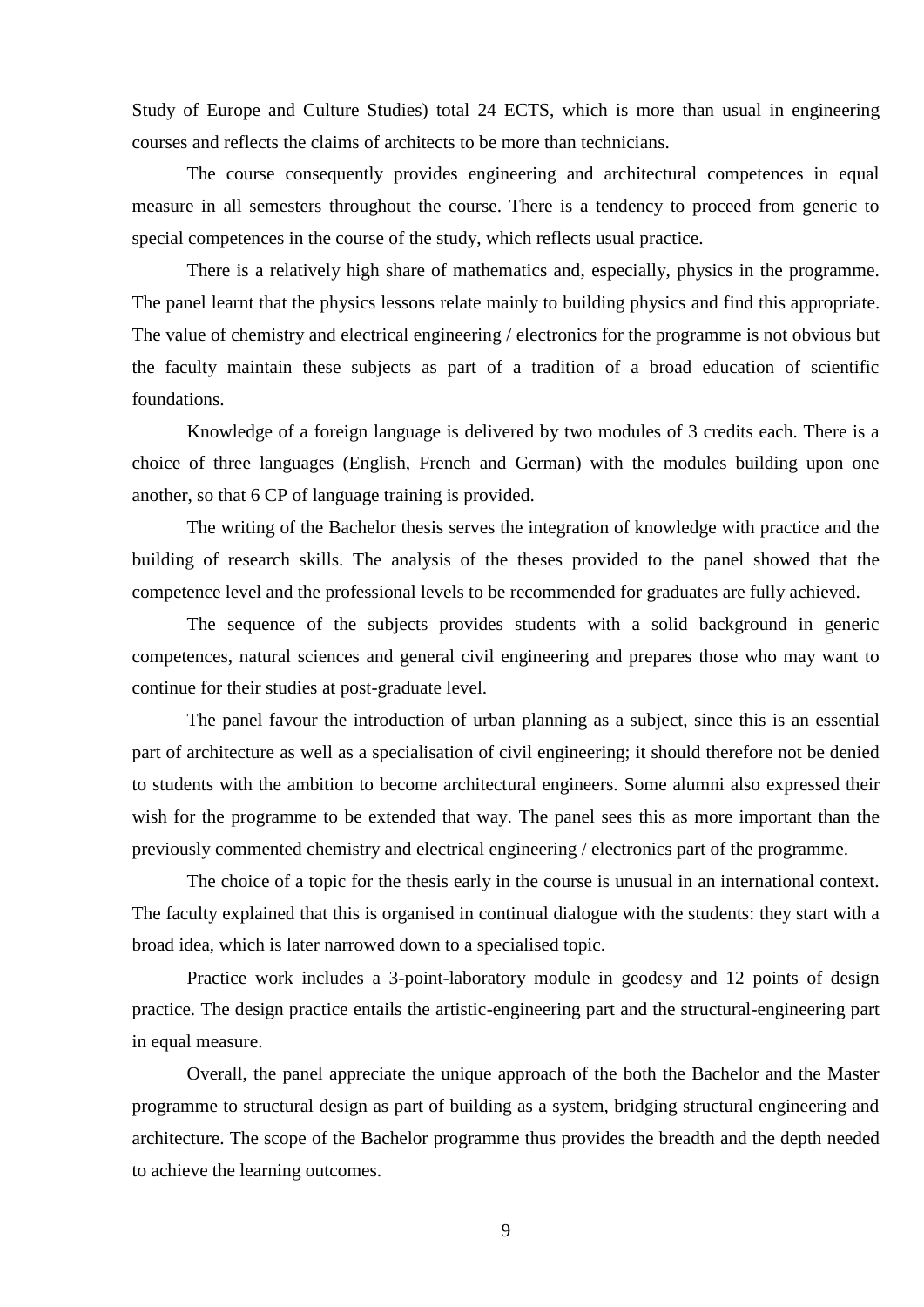Evidence that the latest achievements in science and technology are taken into account is usually provided by participation of students in research projects. In architecture, though, science is often replaced by extensive project work about architectural design. This combination of structural and design concepts applied on practical assignments is seen favourably by the panel. 'Real-life' projects are also conducted.

#### <span id="page-9-0"></span>*2.3. Teaching staff*

The composition of the teaching staff in the study programme of Architectural Engineering fully complies with the requirements set by Lithuanian regulations for first-cycle study programmes, i.e. more than half of the study field subjects is taught by teachers who have a doctorate. According to Annex 8.6 of the SER, 39 of 58 teachers have a doctorate, hence fulfilling the requirement.

Five teaching staff of the Faculty of Architecture, of which two are civil engineers, deliver lectures within the programme and supervise final works of both MSc and BSc students (about 20 students in total yearly). The main part of the teaching is, however, conducted by the faculty's own staff.

During their theses students have two supervisors: one architect and one civil engineer. It seems that teachers therefore have rather high workloads with the supervision of final theses, while at the same time teaching and doing research. As some social partners already give lectures and participate in conducting final theses, the panel recommends that this strategy should be extended further if possible.

The teacher-student's ratio is 1:4.8, according to the SER (Table 4.1 on p.16 SER), but that figure does not take into account that some of the teachers are employed part-time and others may teach several courses, thus sharing their time between more students than the figure suggests. Notwithstanding this criticism, the programme is supported by an adequate number of teachers, including both academics and practitioners in order to deliver the intended learning outcomes. The number of teachers increased in line with the rise in student numbers during the period analysed (Table 4.1 on p.16 SER). However, as the panel were told, the number of students cannot be expected to grow further in the near future, according to the political and economic circumstances in Lithuania. For this reason a further increase in the number of teachers will not be feasible.

Overall, the composition of staff presents a strong advantage for the programme, as professional as well as academic experience varies widely between 4 years and 45 years, showing a large spectre and a well-balanced distribution (Annex 8.6). A fair number of teachers also have practical work experience in the fields that suit the programme's disciplines. The teaching staff represent a rich variety of ages, academic and contextual backgrounds, which is a valuable asset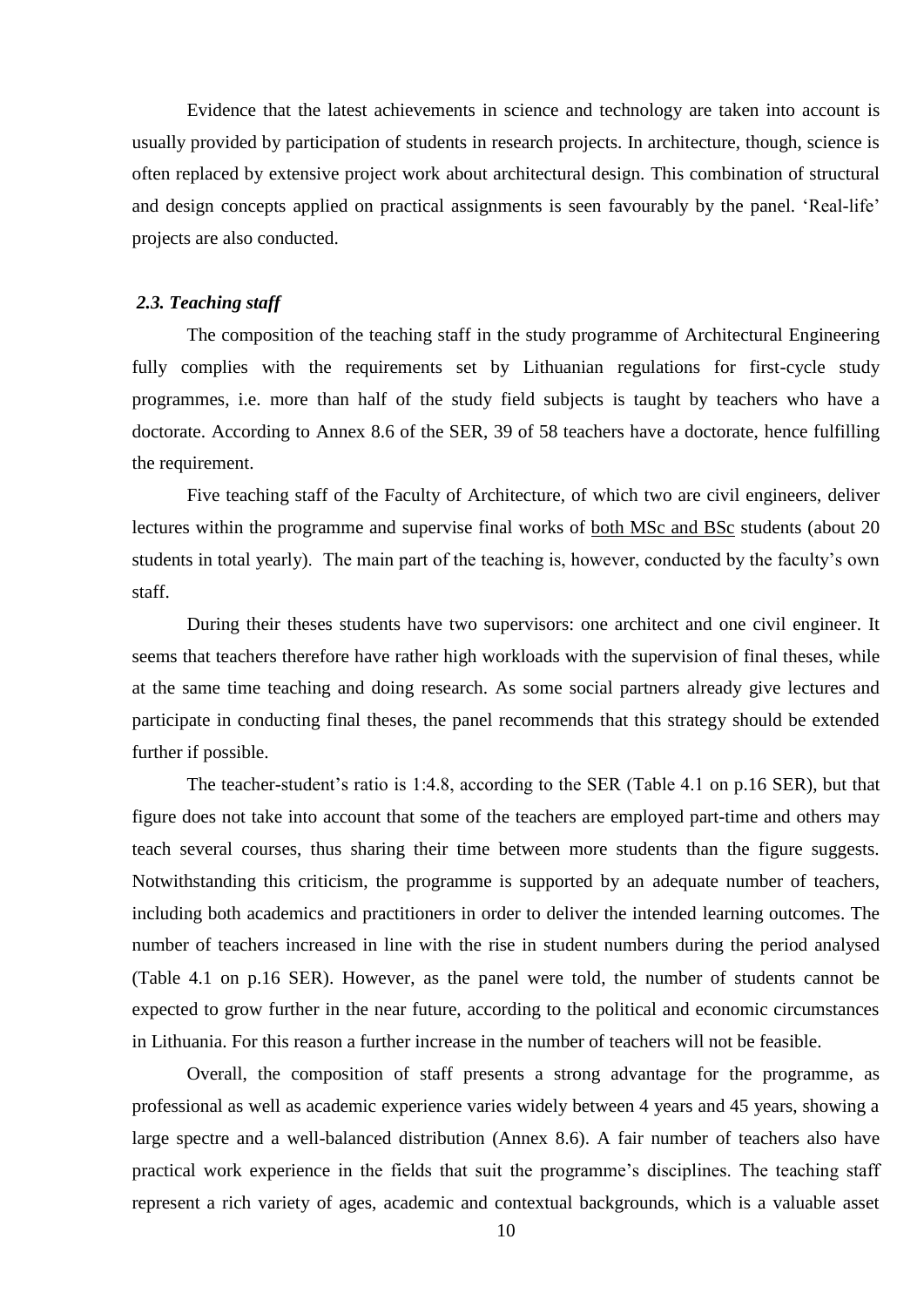especially for a programme combining engineering and cultural/artistic competences. During the site visit the panel confirmed this assessment by seeing competent and exceptionally highly motivated teachers.

Between 2012 and 2016, 16 foreign lecturers spent some time at the faculty (SER, Annex 8.9). The panel consider this a significant number. They came with Erasmus grants for short-term lectureships. The faculty conveyed that acquiring teachers for long-term lectureships is difficult in Lithuania due to lack of financial and academic attraction.

Annex 8.9 shows that incoming and outgoing lecturers are fairly balanced, both with respect to their numbers and their geographical spread.

The turnover of teachers working in the programme is low. Only three teachers have left in the past four years (p.17 SER), which speaks for a high degree of stability and continuity of teaching.

The panel were told that there is a schedule of reciprocal visits of lecturers' classes, which should provide for each lecturer being visited by a colleague at least once per year. The pedagogical competence of the teachers is improved by annual eight-hour seminars each lecturer should attend. Attendance and the commitment to self-improvement are honoured by a small financial award for lecturers. This system appears to lead to good results, but, as these visits are informal with no records available the panel recommend that peer evaluation should also be included in binding formal documents (this issue is addressed in Chapter 2.6).

The fact that two large research projects were conducted at the faculty provides evidence for commitment into research. It appears plausible that the needs of those projects may have absorbed the research capacity of the faculty.

Publications have been frequent; a high share of them has been published in *Technika*, which appears to be the domestic publishing instrument of VGTU and whose significance in science seems to vary between sciences. On the other hand, a full-professor degree requires the authorship of five SCI papers, two of which in foreign journals.

#### <span id="page-10-0"></span>*2.4. Facilities and learning resources*

The facilities and learning resources of the Bachelor programme are identical to those of the Master programme in the same faculty. Therefore, the assessment of advantages and disadvantages is very similar in both cases, which is reflected in the text of this chapter.

The SER provides overall figures for material resources in terms of premise area and classroom places. It also mentions the availability of computers and printers for students and its VPN service for working at home. The panel found everything mentioned in place and also a plotter. That means the essential requirements are fulfilled. As to space, there is one 313 m² room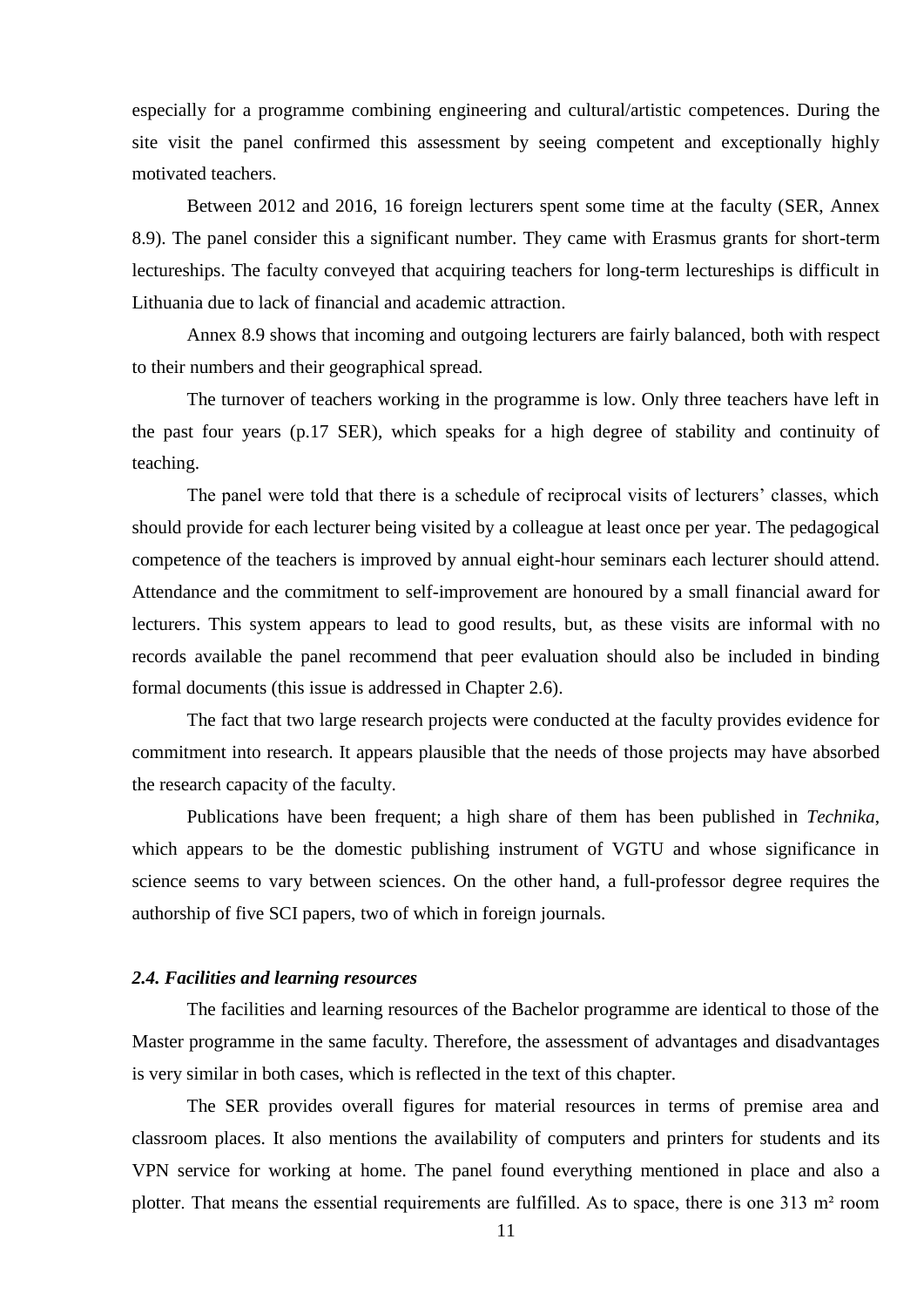for project work, and several general classrooms. There are more rooms in other buildings, so that the overall supply of working space is good. However, it remained unclear how attractive and widely used by the students the dislocated rooms are. With a view on the Bachelor programme, one might assume that there is mainly design work, which requires atelier space. The current arrangement seems to be sufficient, but from the point of view of the panel it will be desirable if there were at least one more atelier room in the civil-engineering building.

The panel looked at the teaching material, with a special focus on the material of the creative part of the course. It found that books on the specialities of the subject are available either in the library or in the Moodle system.

The quality of the library was also evaluated by the panel. From the SER of another programme it had been known that it is among the most modern in Lithuania, with long opening hours, owning paper as well as electronic literature and providing students with workplaces as well as books to take home for study. For research, there is a modern electronic search system linking several Lithuanian libraries. The reading room visited by the panel is fairly small, but there are more reading rooms in other buildings, so that the library facilities appear to be satisfactory. The computer rooms are adequately equipped and available. On a less positive note, the panel were informed that licences for the software needed for coursework have not always been available or functioning in the library.

#### <span id="page-11-0"></span>*2.5. Study process and students' performance assessment*

Admission requirements are set following the admission procedure approved by the Association of Lithuanian Higher Education Institutions for joint admission organisation (LAMA BPO) and are appropriate for the type and orientation of the study programme. It follows a specified competitive-score system, which weights the grades in core subjects of mathematics, natural sciences and language/literature and thus derives a competitive score for the applicants.

The weight of mathematics and physics  $(0.4 + 0.2 = 0.6)$  is high, which is reasonable for an engineering programme. Architectural Engineering is however a blend of engineering and architecture, which could put the adequate weighting of subjects in doubt. The danger of admitting students who are unfit for the arts-related part of architecture may be met by the current drawing test in addition to the science requirements, though the faculty says that its weight is not sufficient (p.24 SER). This still leaves the potential problem of students being rejected for failing the necessary score in maths and physics, though they might be talented in building and architecture.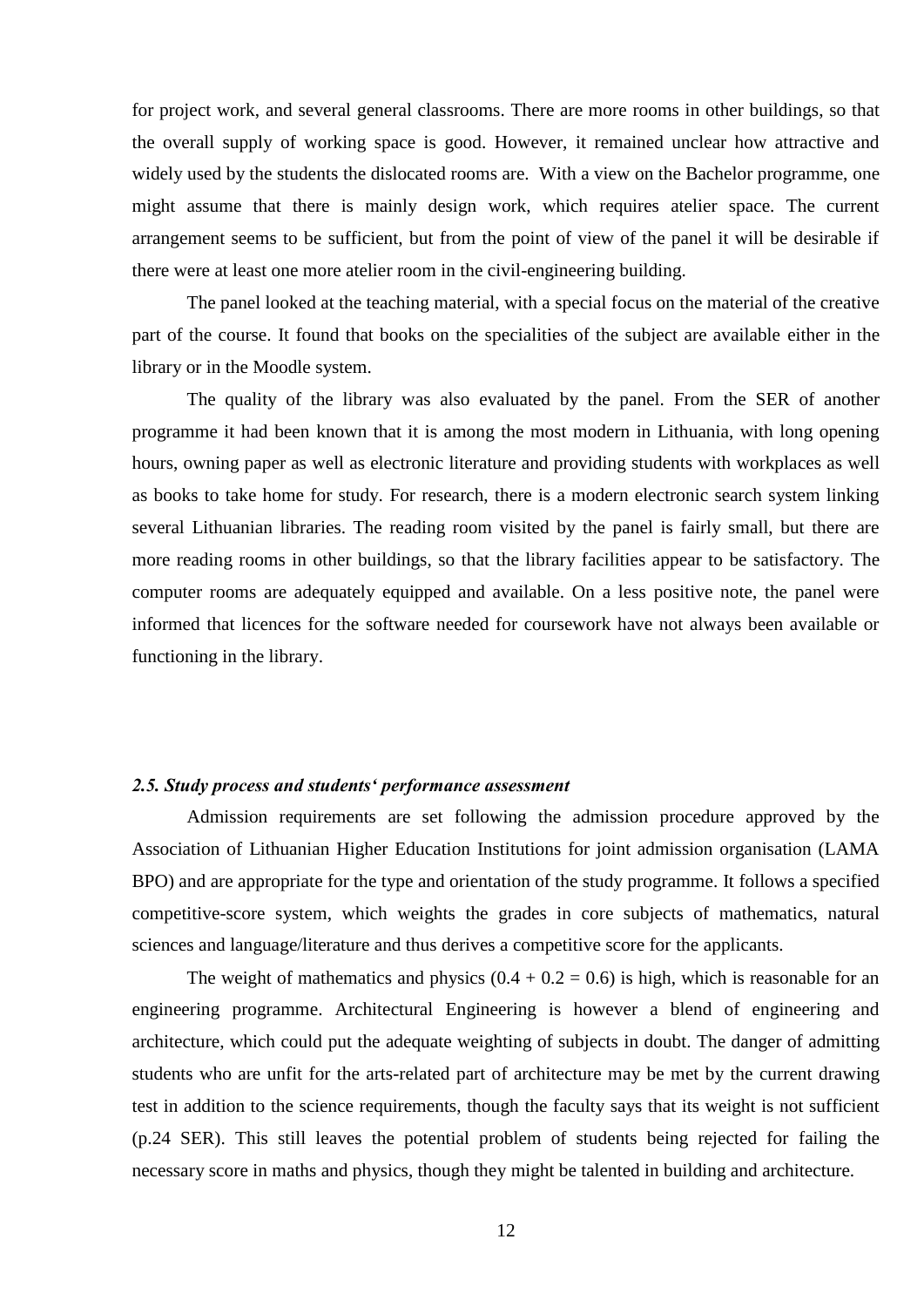The number of students admitted to the programme has been fluctuating between 12 and 27 students, with no general trend. The competitive score varied, but with a downward trend. From 2012 to 2015 between 16% to 28% of applicants were admitted.

Some students from the Bachelor course proceeded to the relevant Master course (8 out of 20 in the previous cohort). The SER explicitly mentions the option to proceed from the Bachelor course to the Master course (p.9 SER). There have been only three Master graduates in the current course as yet, but some students are currently studying the Master course.

The study process serves the aims and objectives of the programme. There is a blend of academics and practitioners in the teaching staff. The involvement of specialists as guest lecturers is, however, negligible, with the exception of foreign professors. The panel recommends attracting social partners for teaching to a greater extent.

The faculty has not been able to calculate the dropout ratio yet as the programme started only in 2012. From the interviews with students it could be derived that dropout is not so much of a problem for students on state-funded places, which is the rule for this programme.

Students have opportunities to participate in research in several ways: by taking part in the annual VGTU conference "Science – the Future of Lithuania", the Smart City competition, by practice in the training laboratory of the Department of Reinforced Concrete and Masonry, and by several competitions related to construction. Students, though, reported that they have little time to participate in the various contests due to the requirements of their studies. In students' interviews it became apparent that several of them were not aware of the local conferences organised by VGTU.

On average between 5% and 10% of all students go abroad using the ERASMUS scheme each year. Teachers maintain, however, that students often go abroad for work. As they often work parallel to their studies, the panel do not regard this as a satisfactory way of gaining foreign academic experience; it may additionally lead to less study effort.

There are no incoming students. The panel recommend at least one programme to be held fully in English, in order to provide an opportunity to overcome this problem. A first successful attempt in that direction has been the International Summer School with California Polytechnic State University, attended by 30 foreign plus 12 local students.

Support for the students within their studies is provided by several means. There is a system of tutorials, which the students say is popular and well-organised. For fresh students there are introductory meetings at the faculty and the library and a "senior-year student-curator" for each group of first-year students.

At least once per semester, the faculty organise "meetings with the student representatives of all academic groups and teachers to discuss the quality of studies and drawbacks of the study process" (p. 26 SER). Students' Representatives are also active in organising the dialogue between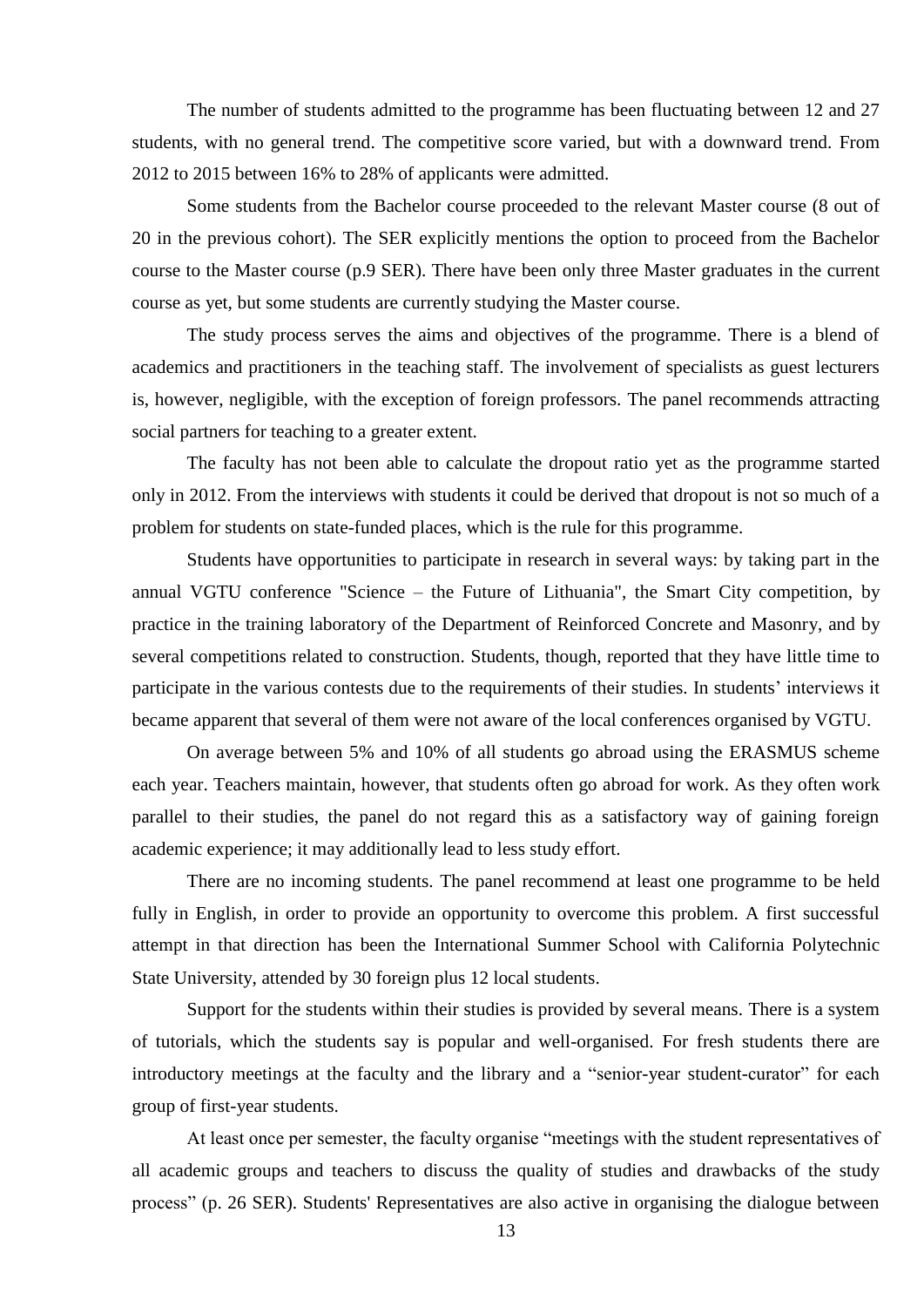students, teachers and administration. The Moodle platform is used for information and consultation, though students reported that some members of the teaching staff do not use it.

The Integration and Career Office at the university assists students in finding jobs, managing connections etc. As the Career Office do not have either specialists for the profession nor the power to interfere with the certification problem, the panel presume their use is moderate.

Further social support is provided by several scholarships and grants given by the VGTU as well as external stakeholders. Additionally, there are scholarships for taking part in cultural, sports and other public activities and for high academic achievements. Rooms in dormitories are provided for students from outside Vilnius.

The SER explains the general setup of the assessment scheme. There is a mixture of continuous assessment and assessment by exams. The variety of assessment and exam methods is explained in the course descriptions, which the students appeared to be acquainted with.

As for the professional activities of the graduates, the SER states that, according to a survey undertaken among graduates in 2011, more than 70% of them work in architectural design, and about 25% work in construction design. That can be taken as evidence for the programme fulfilling its objectives, though interpretation must be done with care due to the still rather small sample.

The employers the panel met unequivocally lauded the competences of the graduates. The graduates themselves appeared to be satisfied with their professional success. Both groups regret the requirement for additional certification as architects.

#### <span id="page-13-0"></span>*2.6. Programme management*

The programme management for the Bachelor programme is organised by the same people and along the same lines as that of the Master programme in the same faculty. Consequently, the texts in the SERs are almost entirely identical, and during the site visit no relevant distinctions were made between the programmes. Therefore, the assessment of the quality of the programme management is almost identical for both programmes too, which is reflected in the text of this chapter.

The Study Programme Committee, Faculty Studies Committee and Faculty Council are the organisations in charge of the programme management. The Studies Committee considers and submits the newly prepared or improved study programmes and courses. "The execution of the study programme, as well as the continuous control and monitoring of the process, is carried out by the Study Programme Committee" (p.30 SER). All committees are staffed with teachers, students' representatives and other stakeholders.

There is not much information about what data are used in the process of programme management and how they are collected. The students did not know their representatives in the relevant committees; neither did they know the competences of those committees. Therefore, it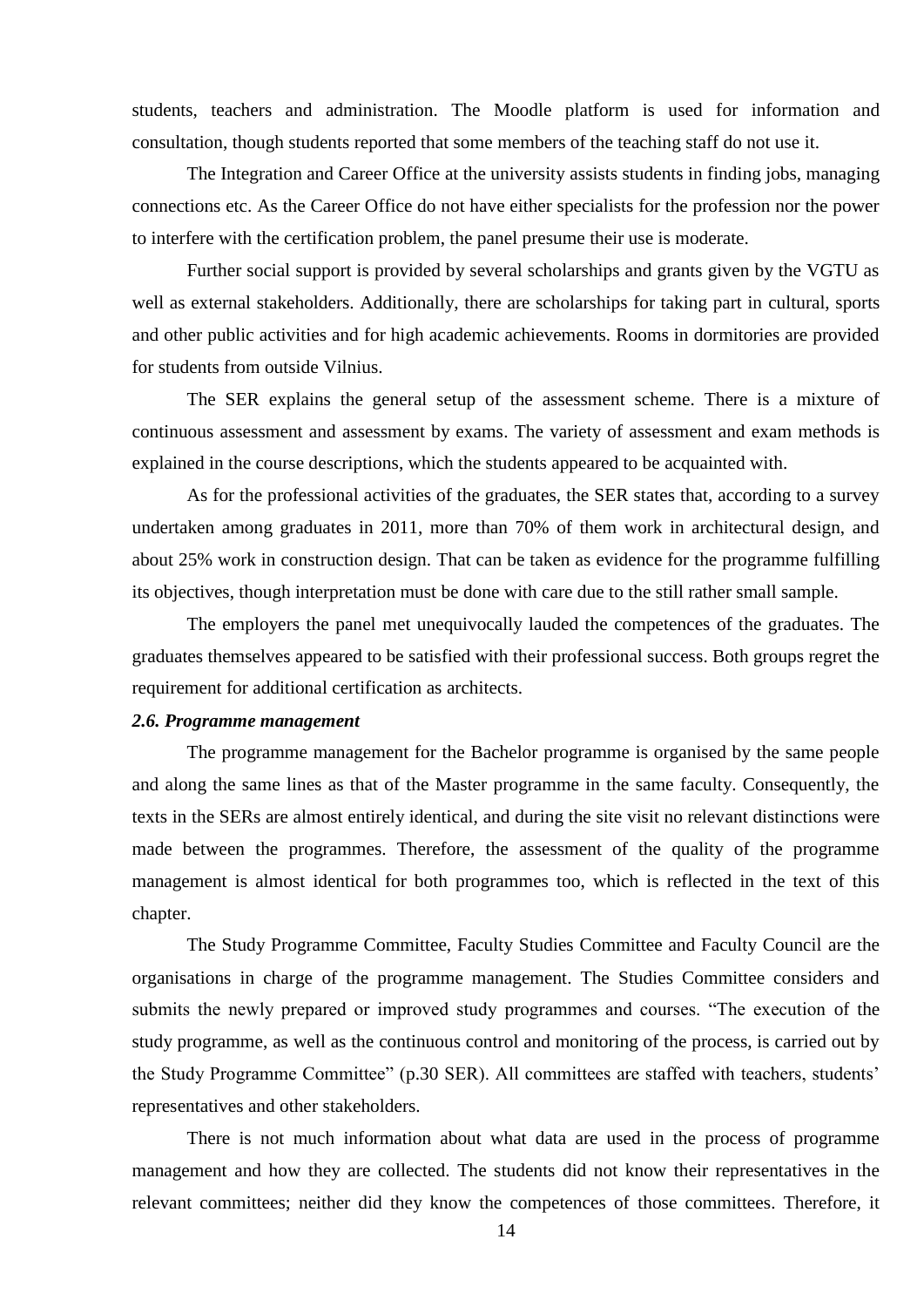remained unclear how the feedback to students, teachers and stakeholders not represented in the relevant committees is organised. Apparently, students' representatives are not involved in the Study Programme Committee, which is seen as unfortunate. There is no formal system for students to give a feedback about teaching during a semester; from meeting with students it was apparent that just one teacher does this informally. Students would appreciate the opportunity to give feedback during semesters, since it would strengthen their overall motivation to give feedback more actively. A formal quality control system for student feedback would be advisable to look into.

As to the pedagogical competence of the teachers, the current system of reciprocal visits by peers and annual seminars appears to lead to good results, but, as these visits are informal with no records available, the panel strongly recommend that peer evaluation should also be included in binding formal documents (see also Chapter 2.3).

Alumni keep contact with the university informally through personal connections with teaching staff and common projects. Furthermore, they receive annual surveys from the faculty via e-mail.

On a more positive note, VGTU regularly carries out three types of student surveys (p.30) SER):

"1. A survey of all university students on subjects taught and the teachers who conducted the lectures.

2. A first-year undergraduate student opinion survey on the choice of the studies at the University.

3. A first-year graduate student opinion survey on the quality of the undergraduate studies."

The third type of survey covers alumni, who work for about 80 organisations overall. Social partners of the department are also involved in the work of the Study Programme Committee and the Faculty Studies Committee (SER, p. 8), though their contribution is not anchored in official documents as well. That means stakeholders are involved in a satisfactory though not yet ideal way.

It can be assumed that the data gained from the surveys mentioned are the main source for internal and external evaluation, used by the committees mentioned above.

Quality assurance is regulated by a variety of organisations, papers and regulations; some of them were given to the panel after the site visit. The requirements as to the documentation of the QA processes are thus fulfilled, at least minimally.

15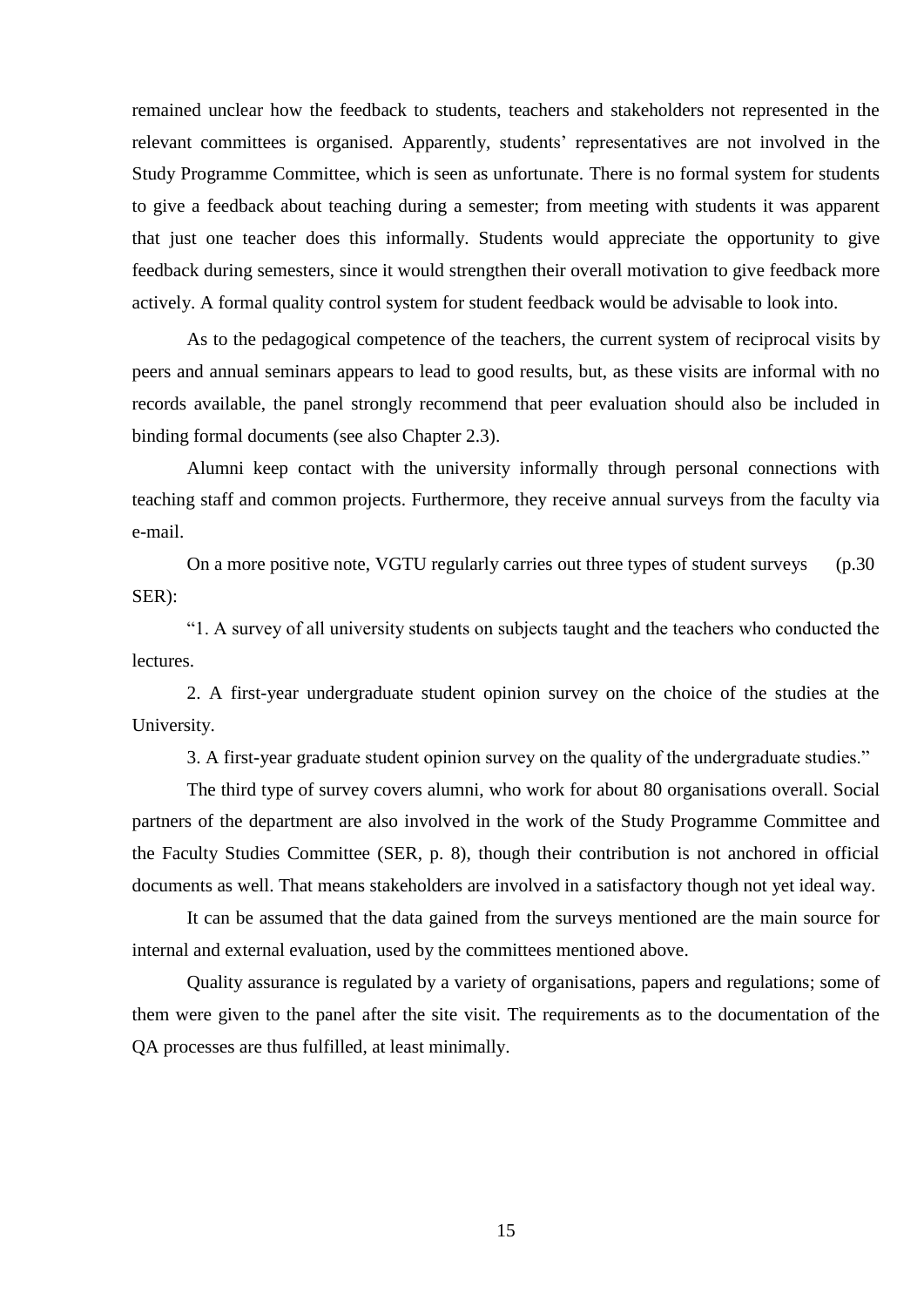# <span id="page-15-0"></span>**III. RECOMMENDATIONS**

### 1.

The panel recommend using the internationally common degree of 'Civil Engineering' in translations into English, in order to avoid confusion of Construction Engineering with Structural Engineering.

2.

The panel recommend transferring some of the more scientific contents from the Bachelor course to the Master course, thus relieving the workload of the Bachelor course and simultaneously improving the scientific level of the Master course.

3.

The introduction of urban planning as a subject is recommended, since this is an essential part of architecture and a specialisation of civil engineering.

4.

Attendance and the commitment to self-improvement are honoured by a small financial award for lecturers. Since these visits are informal with no records available the panel recommend that peer evaluation should also be included in binding formal documents.

5.

Considering what architects usually regard as necessary for their practical work, the present room situation should be improved.

6.

It is recommended that more foreign lecturers and social partners are attracted for teaching.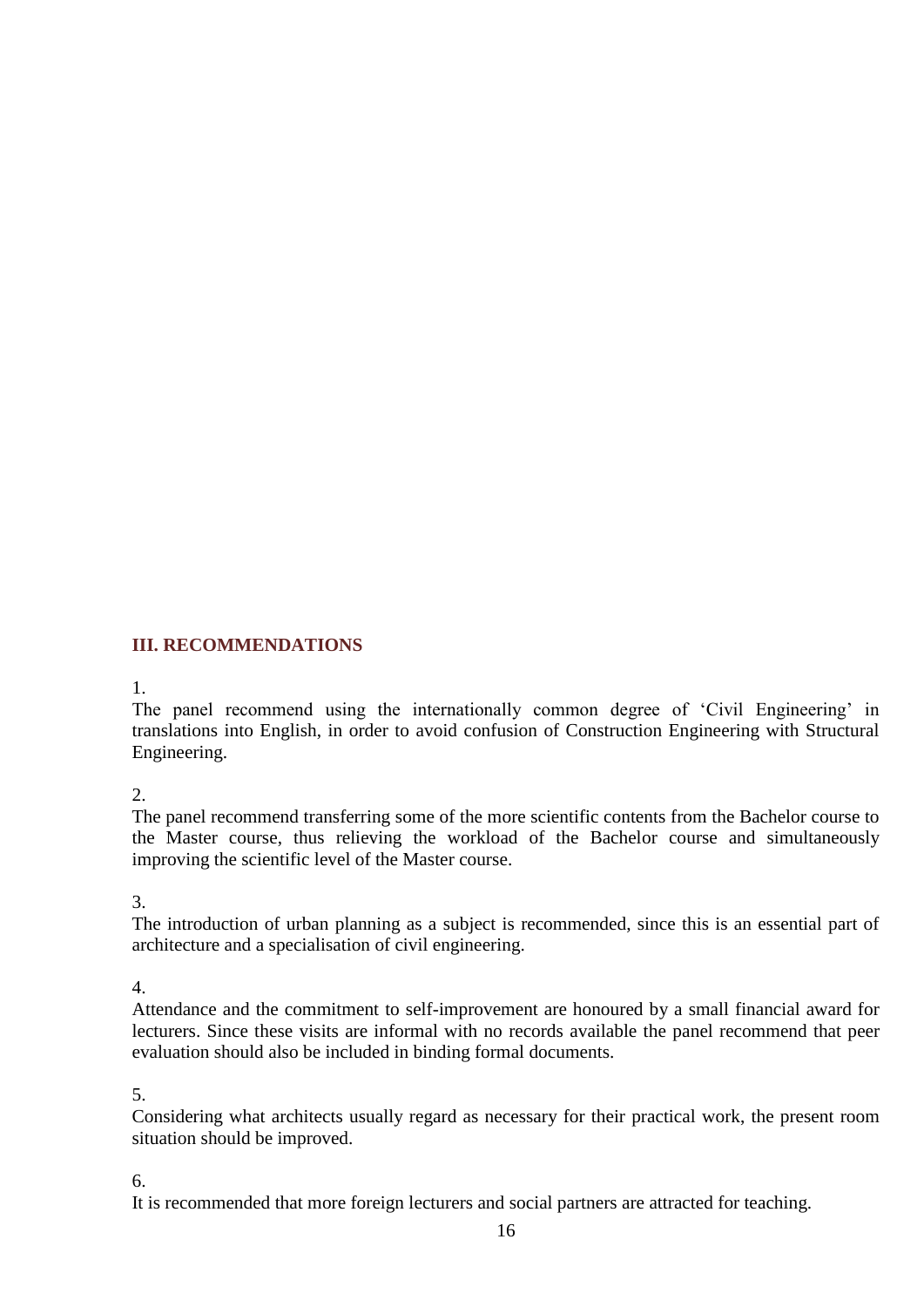## 7.

Students should be better informed and motivated to take part in local conferences organised by VGTU.

## 8.

There should be better feedback of the evaluation results to the students and better involvement of the students in the quality process.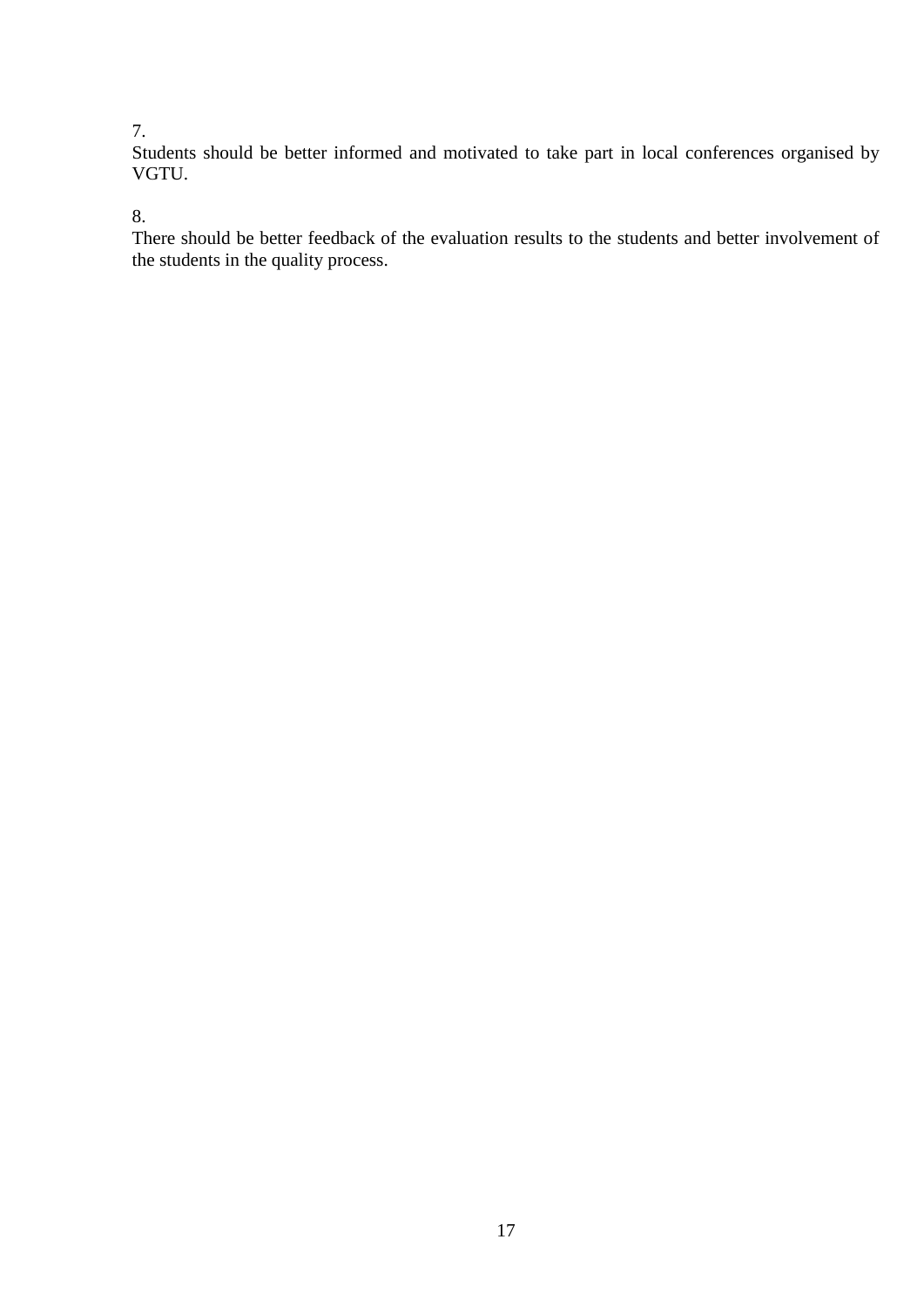### <span id="page-17-0"></span>**IV. SUMMARY**

The panel laud the passion the faculty and its teaching staff have displayed for conducting the programme.

The programme occupies a relevant market niche, bridging architectural and civilengineering competences and educating internationally attractive graduates. It offers good prospects on the job market, especially with the additional qualification as architects. The alumni interviewed – graduates of the preceding course, which was a specialisation within civil engineering – also have a positive view of the competences they were given the chance to acquire. The employers the accreditation team met also unequivocally lauded the competences of the graduates. The graduates themselves appeared to be satisfied with their professional success. Both groups regret the requirement for additional certification as architects.

The panel favour the introduction of urban planning as a subject, as this is an essential part of architecture and a specialisation within civil engineering; it should therefore not be denied to students with the ambition to become architectural engineers. The extension of the programme in this direction was supported by some of the alumni as well.

Organisational improvements, such as intensifying the relationship with the Faculty of Architecture, might further improve the recognition and the publicity of the programme.

The motivation of the teaching staff was found to be exceptionally high. The current system of peer visits works well informally with no records available; the panel recommend that peer evaluation should be included in binding formal documents.

Though the requirements as to the documentation of the QA processes are fulfilled, there should be better feedback of the evaluation results to the students and improved involvement of the student in the quality process. The faculty is recommended to try harder to motivate students to take part in committees.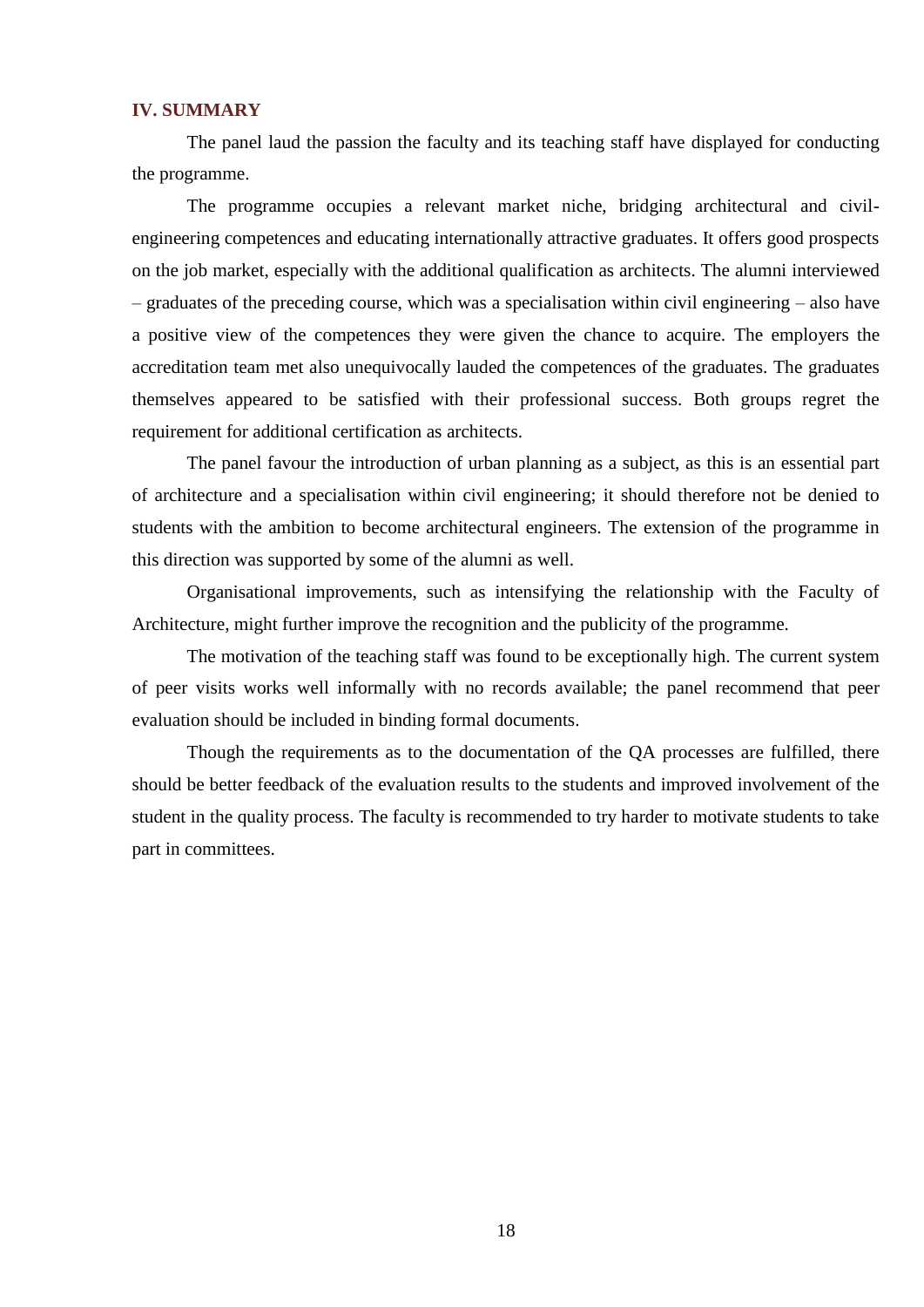## **V. GENERAL ASSESSMENT**

The study programme *Architectural engineering* (state code – 612H20004) at Vilnius Gediminas technical University is given **positive** evaluation.

| No. | <b>Evaluation Area</b>                             | <b>Evaluation of</b><br>an area in<br>points* |
|-----|----------------------------------------------------|-----------------------------------------------|
| 1.  | Programme aims and learning outcomes               |                                               |
| 2.  | Curriculum design                                  | 4                                             |
| 3.  | Teaching staff                                     | 4                                             |
| 4.  | Facilities and learning resources                  |                                               |
| 5.  | Study process and students' performance assessment | 3                                             |
| 6.  | Programme management                               | ∍                                             |
|     | <b>Total:</b>                                      | 19                                            |

*Study programme assessment in points by evaluation areas*.

\*1 (unsatisfactory) - there are essential shortcomings that must be eliminated;

2 (satisfactory) - meets the established minimum requirements, needs improvement;

3 (good) - the field develops systematically, has distinctive features;

4 (very good) - the field is exceptionally good.

| Grupės vadovas:<br>Team leader: | <b>Prof. dr. Haldor Jochim</b>               |
|---------------------------------|----------------------------------------------|
| Grupės nariai:<br>Team members: | <b>Prof. dr. Miroslav Premrov</b>            |
|                                 | <b>Assoc. Prof. dr. Tone Merete Muthanna</b> |
|                                 | Assoc. Prof. dr. Jelke Dijkstra              |
|                                 | Dr. Dalė Daunoravičiūtė                      |

**Ignas Gaižiūnas**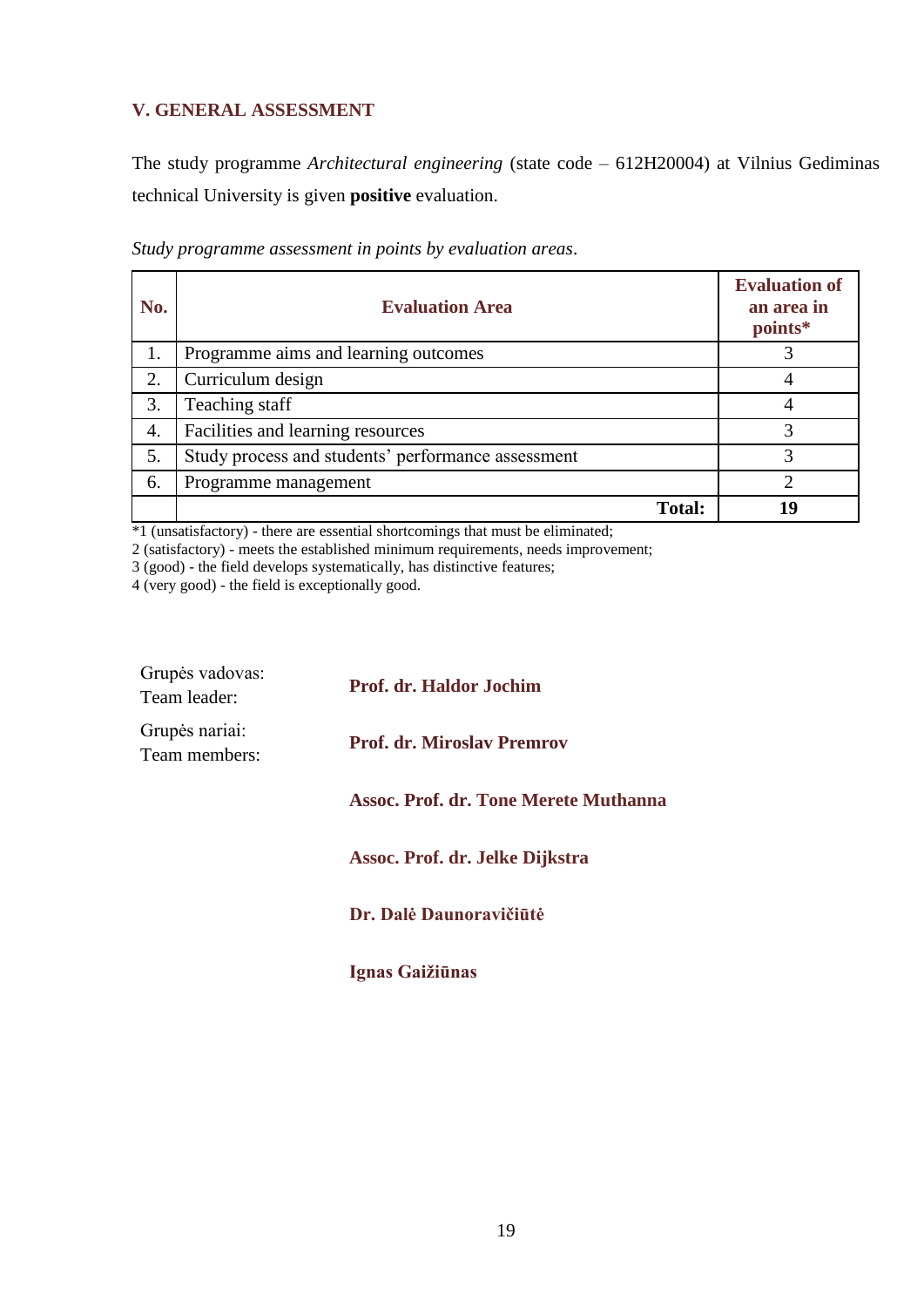## **VILNIAUS GEDIMINO TECHNIKOS UNIVERSITETO PIRMOSIOS PAKOPOS STUDIJŲ PROGRAMOS** *ARCHITEKTŪROS INŽINERIJA* **(VALSTYBINIS KODAS – 612H20004) 2017-03-14 EKSPERTINIO VERTINIMO IŠVADŲ NR. SV4-51 IŠRAŠAS**

<...>

#### **V. APIBENDRINAMASIS ĮVERTINIMAS**

Vilniaus Gedimino technikos universiteto studijų programa *Architektūros inžinerija* (valstybinis kodas – 612H20004) vertinama **teigiamai**.

| Eil.<br>Nr. | <b>Vertinimo sritis</b>                          | <b>Srities</b><br>jvertinimas,<br>balais* |
|-------------|--------------------------------------------------|-------------------------------------------|
| 1.          | Programos tikslai ir numatomi studijų rezultatai | 3                                         |
| 2.          | Programos sandara                                | 4                                         |
| 3.          | Personalas                                       | 4                                         |
| 4.          | Materialieji ištekliai                           | 3                                         |
| 5.          | Studijų eiga ir jos vertinimas                   | 3                                         |
| 6.          | Programos vadyba                                 | ↑                                         |
|             | Iš viso:                                         | 19                                        |

\* 1 - Nepatenkinamai (yra esminių trūkumų, kuriuos būtina pašalinti)

2 - Patenkinamai (tenkina minimalius reikalavimus, reikia tobulinti)

3 - Gerai (sistemiškai plėtojama sritis, turi savitų bruožų)

4 - Labai gerai (sritis yra išskirtinė)

<...>

#### **IV. SANTRAUKA**

Ekspertų grupė giria fakulteto ir dėstytojų atsidavimą vykdant šią programą.

Studijų programa užima atitinkamą nišą rinkoje, sujungdama architektūros ir statybos inžinerijos gebėjimus ir rengdama tarptautiniu mastu patrauklius absolventus. Ji siūlo geras perspektyvas darbo rinkoje, ypač turint papildomą architekto kvalifikaciją. Apklausti alumnai, t. y. ankstesnės laidos – statybos inžinerijos specializacijos – absolventai teigiamai vertina gebėjimus, kuriuos turėjo galimybę įgyti. Darbdaviai, su kuriais susitiko ekspertai, taip pat vienareikšmiškai gyrė absolventų gebėjimus. Patys absolventai patenkinti savo profesine sėkme. Abi grupės išreiškė apgailestavimą dėl papildomo architektų sertifikavimo.

Ekspertų grupė pritaria urbanistinio planavimo dalyko įtraukimui į programą, nes tai yra esminis architektūros elementas ir statybos inžinerijos specializacija. Todėl nereikėtų neleisti jo studijuoti studentams, siekiantiems tapti inžinieriais architektais. Programos plėtojimui šia kryptimi taip pat pritarė keli absolventai.

Organizacinių dalykų gerinimas, pavyzdžiui, ryšių su Architektūros fakultetu stiprinimas, gali dar labiau pagerinti studijų programos pripažinimą ir viešumą.

Dėstytojai ypač motyvuoti. Dabartinė lankymosi kolegų dėstomose paskaitose sistema puikiai veikia, tačiau šie vizitai nėra oficialūs ir nėra fiksuojami, todėl ekspertų grupė rekomenduoja kolegų vertinimą įtraukti į privalomuosius formalius dokumentus.

Nors kokybės užtikrinimo procesų dokumentavimo reikalavimų laikomasi, reikėtų geriau

informuoti studentus apie vertinimo rezultatus ir labiau juos įtraukti į kokybės užtikrinimo procesą.